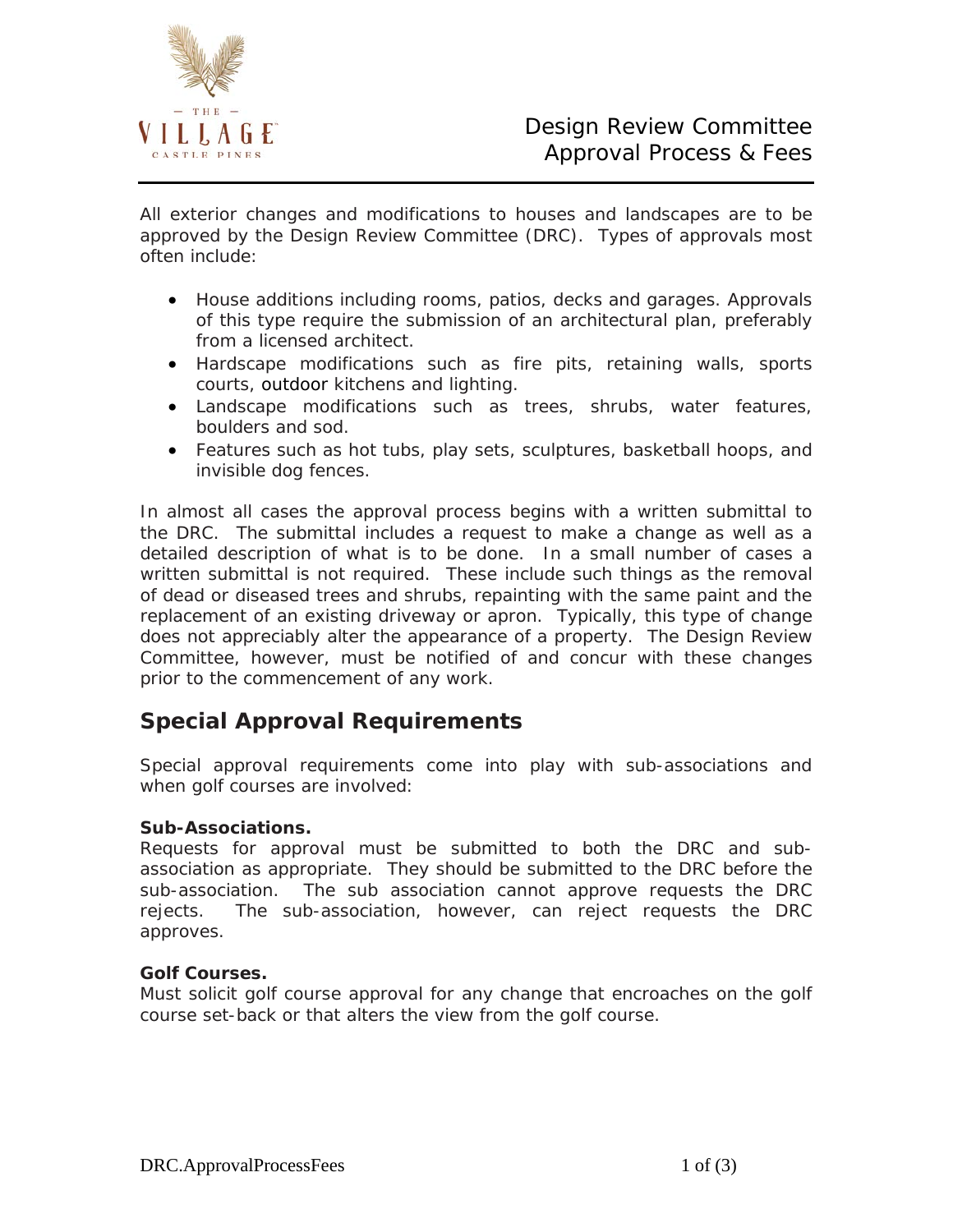# **Regularly Occurring Covenant and Rules Violations**

Each of the following is a covenant and/ or rule violation if not approved by the DRC. In the past these violations have occurred fairly often, mostly because of a lack of awareness on the part of the homeowner:

- The addition or modification of exterior lighting either to the house or surrounding grounds.
- Placement of boulders, bollards, reflectors, or any other obstruction on the street's right of way (in most instances 10 feet on either side of the street).
- Installation of trees and shrubs without prior approval.
- Installation of such exterior features as basketball hoops, play sets, hot tubs, and invisible dog fence enclosures improperly designed and/or without prior approval.

# **The Approval Process**

In order to submit a DRC request for approval, several approaches can be taken:

- The DRC approval form can be accessed at www.castlepinesvillage.org (click on design review). The completed form should be emailed to the CPHA.
- Plans may be mailed or submitted directly to the DRC at the CPHA office at 688 Happy Canyon Road (303-814-1345).
- The Design Review Coordinator, at the CPHA can schedule a meeting with the DRC to discuss a plan.
- Regardless of submission type, the DRC administrator and his staff are available to assist throughout the approval process. Both the web site and the Homes Association have a variety of documents that spell out details of the covenants and rules to further assist this process.

### **Fees**

In most cases a fee is levied for reviewing plans. The fee varies depending on several factors:

- Whether the home is a custom home or alternative home.
- Whether the landscape is new or a remodel of a previously installed landscape.
- The value of a new home.